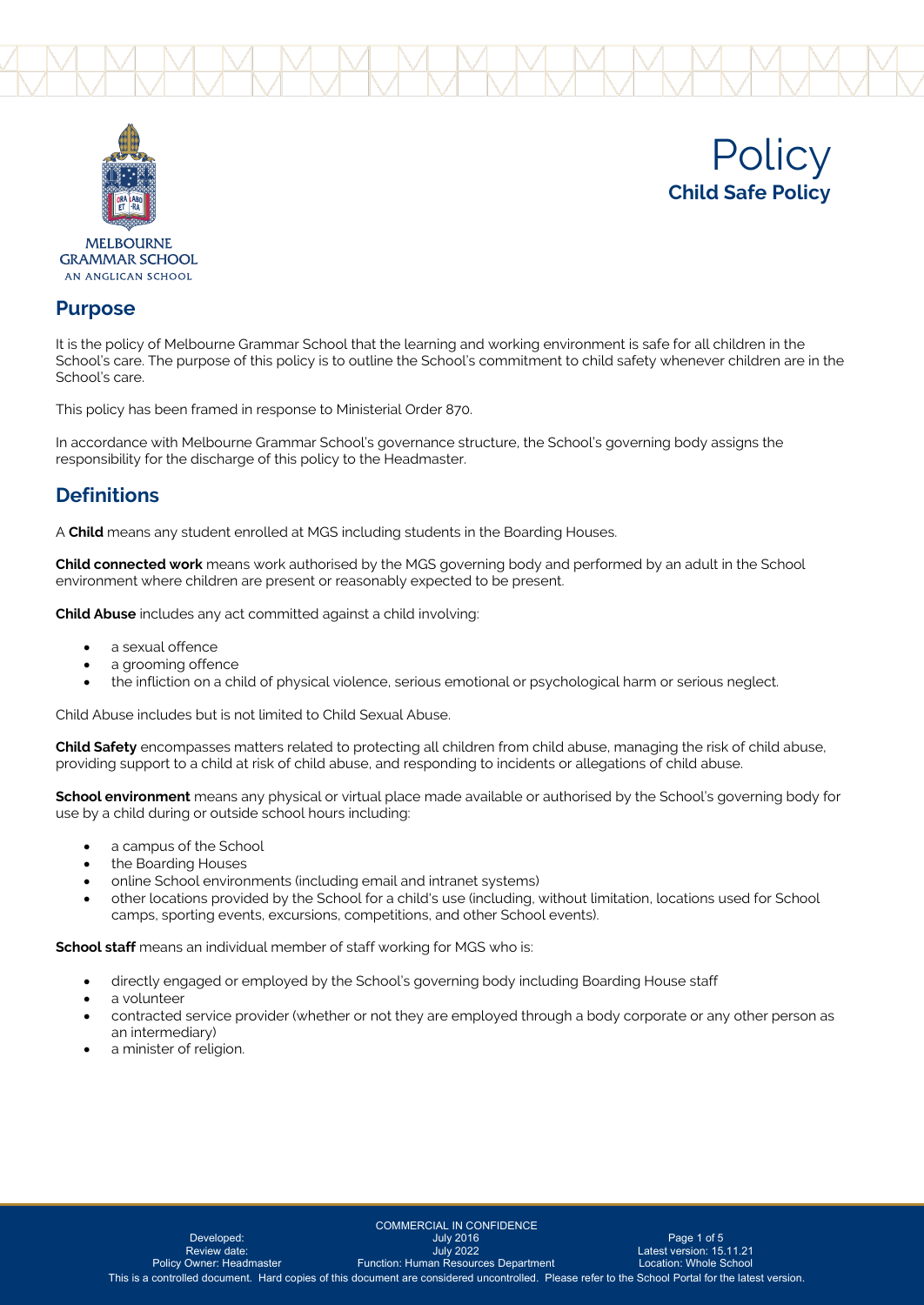





**MELBOURNE GRAMMAR SCHOOL** AN ANGLICAN SCHOOL

## **Introduction – Melbourne Grammar School's Commitment to Child Safety**

Melbourne Grammar School:

- is committed to child safety
- is committed to the safety, participation and empowerment of all of its students
- will not tolerate child abuse, and all allegations and safety concerns will be treated very seriously and consistently with our policies and procedures
- has legal and moral obligations to contact authorities when we have reasonable concerns about a child's safety, which we follow rigorously
- is committed to preventing child abuse and identifying risks early, and/or removing and reducing these risks
- has comprehensive human resources and recruitment policies and practices for all staff
- supports and respects all of its students. The School is committed to the cultural safety of Indigenous students, the cultural safety of students from culturally and/or linguistically diverse backgrounds, and to providing a safe environment for students with disabilities
- has specific policies, procedures and training in place that support our leadership team, and staff, to achieve these child safety commitments.

### **Our students**

This policy is intended to protect and empower our students.

We promote diversity and tolerance in the School, and people from all walks of life and cultural backgrounds are welcome. In particular the School:

- promotes the cultural safety, participation and empowerment of Indigenous children
- promotes the cultural safety, participation and empowerment of children from culturally and/or linguistically diverse backgrounds
- promotes the safety and empowerment of children in relation to their sexual orientation
- ensures that children with disabilities or who are vulnerable are safe and can participate equally.

### **Our staff**

This policy is also intended to empower our staff. The School's Child Safe Code of Conduct and Child Safe Procedures provides a guide for staff on how to behave with children in Melbourne Grammar School.

All School staff members must agree to abide by the School's Child Safe Code of Conduct which specifies the standards of conduct required when working with children.

#### **Education and awareness**

Education and ongoing awareness are important to ensure that all people within Melbourne Grammar School understand that child safety is everyone's responsibility.

Melbourne Grammar School aims for all staff (in addition to parents/guardians and children) to feel confident and comfortable in discussing any allegations of child abuse or child safety concerns.

The School educates and assists its staff to identify, assess, and minimise risks of child abuse and to detect potential signs of child abuse.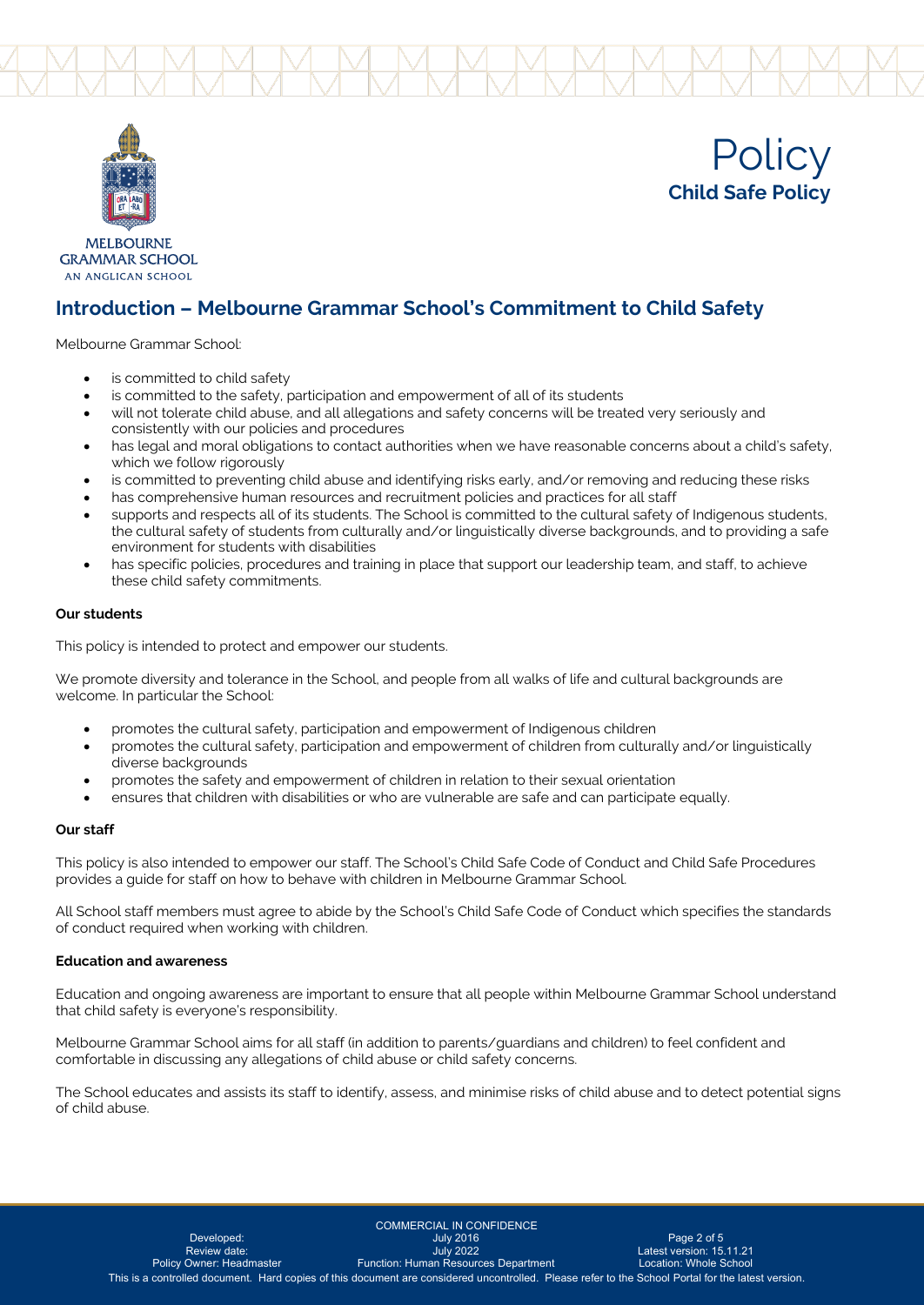





**MELBOURNE GRAMMAR SCHOOL** AN ANGLICAN SCHOOL

The School also supports its staff through ongoing professional development to:

- develop their skills to protect children from abuse
- promote the cultural safety of Indigenous children
- promote the cultural safety of children from linguistically and/or diverse backgrounds
- promote the safety of children with a disability.

Additionally, new staff will be provided at induction with information to ensure they understand the School's commitment to child safety and that everyone has a role to play in protecting children from abuse, as well as checking that their behaviour towards children is safe and appropriate (please refer to the School's Child Safe Code of Conduct). Any inappropriate behaviour will be reported as per the School's Child Safe Procedures.

#### **Recruitment**

Melbourne Grammar School takes all reasonable steps to employ skilled and qualified people to work with students. The School develops selection criteria and advertisements which clearly demonstrate the School's commitment to child safety and an awareness of the School's social and legislative responsibilities.

The School understands that when recruiting staff, contractors and volunteers, there are ethical as well as legislative obligations with respect to child safety. All staff engaged in child-related work adhere to legislative guidelines in terms of holding VIT registration or a Working with Children Check and can provide documentary evidence of this Check.

The School carries out reference checks on prospective employees to ensure that we are recruiting appropriately with respect to qualifications and child safety.

#### **Privacy**

All personal information considered or recorded will be dealt with in accordance with the School's Privacy Policy and applicable legislation.

#### **Legislative responsibilities**

- **Failure to disclose:** Reporting child sexual abuse is a community-wide responsibility. All adults in Victoria who have a reasonable belief that an adult has committed a sexual offence against a child under 16 have an obligation to report that information to the police (this includes grooming).
- **Failure to protect:** People of authority in the School will commit an offence if they know of a substantial risk of child sexual abuse and have the power or responsibility to reduce or remove the risk, but negligently fail to do so.
- All members of staff who are designated **mandatory notifiers** must comply with their duties under the applicable legislation.

#### **Risk management**

Melbourne Grammar School has risk management strategies in place to identify, assess, and take steps to minimise child abuse risks.

#### **Regular review**

This policy will be reviewed every year and following significant incidents of child abuse if they occur.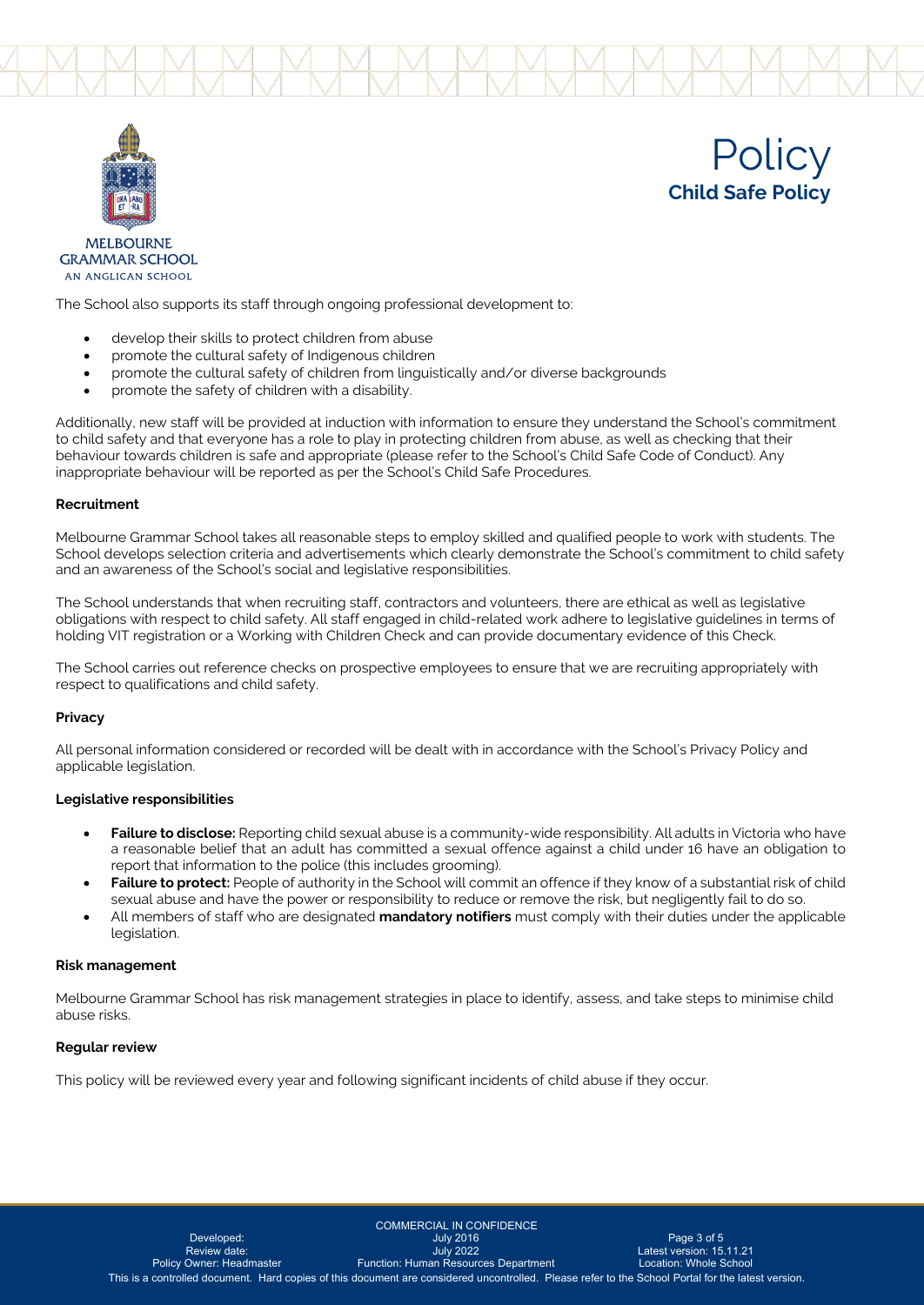





**GRAMMAR SCHOOL** AN ANGLICAN SCHOOL

### **Allegations, concerns and complaints**

Melbourne Grammar School takes all allegations seriously and has practices in place to investigate thoroughly and quickly. The School's staff are aware of the policy and procedures to deal appropriately with allegations.

The School works to ensure all students, families and staff know what to do as per the School's Child Safety Procedures if they observe abuse or are a victim, and if they notice inappropriate behaviour.

All members of the School community have a responsibility to report an allegation of child abuse as per the School's Child Safe Procedures.

If an adult has a reasonable belief that a child abuse incident has occurred then they must report the incident as per the School's Child Safe procedures. Factors contributing to reasonable belief may be:

- a child states they or someone they know has been abused (noting that sometimes the child may in fact be referring to themselves)
- behaviour consistent with that of an abuse victim is observed
- someone else has raised a suspicion of abuse but is unwilling to report it
- observing suspicious behaviour.

### **Victorian Reportable Conduct Scheme**

The Victorian Reportable Conduct Scheme has been established by the Child Wellbeing and Safety Act 2005 and seeks to improve organisations' responses to allegations of child abuse and neglect by their workers and volunteers.

Melbourne Grammar School is committed to fulfilling its obligations under the Scheme, which requires the Headmaster to:

- notify the Commission within three working days of becoming aware of a reportable allegation
- investigate the allegation, advise the Commission who is undertaking the investigation and manage risks to children
- provide detailed information to the Commission about the reportable allegation and any action taken within 30 days
- notify the Commission of the investigation findings and disciplinary action (or why no action taken).

### **Procedures for Reporting and Responding**

Procedures for reporting and responding are outlined in the School's Child Safe Procedures document.

### **Applicable Legislation**

The legislation relevant to the concepts discussed in this policy includes:

- 
- Children, Youth and Families Act 2005 (Vic) Education and Training Reform Act 2006 (Vic)
- 
- 
- Crimes Act 1958 (Vic) Crimes Act Amendment (Protection of Children) 2014
- Working with Children Act 2005 Child Wellbeing and Safety Act 2005